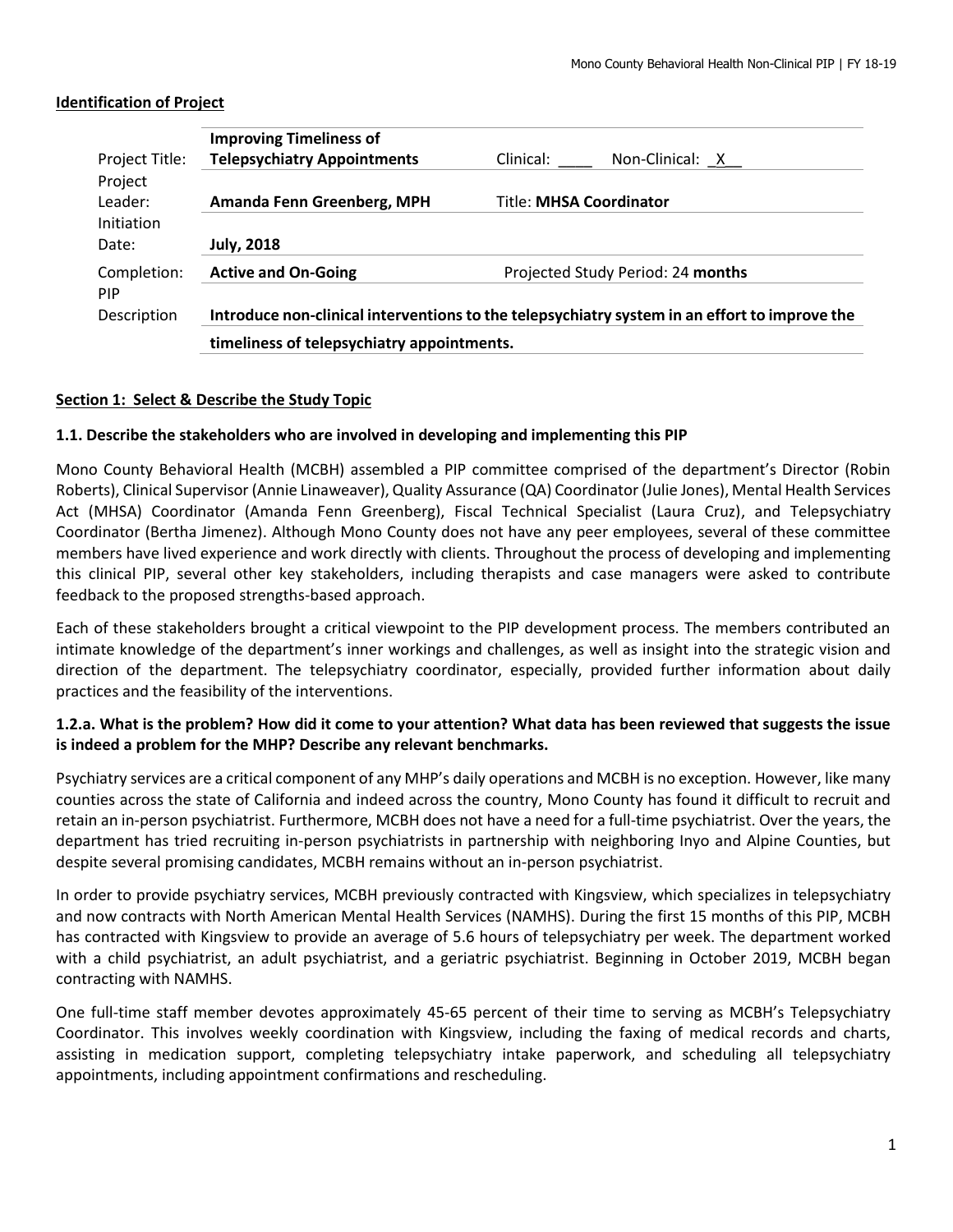Since December 2015, when MCBH began contracting with Kingsview, the department has worked to streamline its telepsychiatry system, minimize no-shows, and maximize efficiency; this has involved trying and testing changes to many of the Telepsychiatry Coordinator's duties. At the beginning of this PIP, MCBH hypothesized that there was a problem around telepsychiatry no-shows (this hypothesis was based on qualitative data); however, based upon two months of data collection, this was ruled out as a problem. Although no-shows can impact the time between first requested appointment (FRA) and first actual appointment (FAA), MCBH found that it had very few no-shows and that the difference between FRA and FAA was not very different from the time between FRA and first offered appointment (FOA) or first scheduled appointment (FSA).

Instead, MCBH discovered through this data analysis that it had a problem related to primarily to timeliness. As will be further discussed and demonstrated in the narrative to follow, timeliness serves as a proxy for client outcomes. MCBH has continually found because our system is so small, (and thus our study population is so small) that it is nearly impossible to discover a true problem with client outcomes that can be traced back to an intervention that will have a meaningful impact. For example, MCBH had approximately 50 crisis calls in 2019 and less than 10 were determined a 5150. These individuals varied widely in age, cause of suicidality, and some don't even live in Mono County. As a result it's not possible to create a PIP that would address the outcome of hospitalizations. However, we can understand that when clients don't have timely access to psychiatry services then they are more likely to experience an array of adverse client outcomes, and that is the basis of this PIP.

Between July 1, 2018 and December 31, 2018, MCBH discovered that it had an average timeliness of 18.4 business days from FRA to FAA, 19.3 business days from FRA to FOA, and 16 business days from FRA to FSA (please see table and figure below). The relevant benchmark that MCBH is attempting to achieve in this PIP is the benchmark set by Medi-Cal:

*Commencing July 1, 2018, Plans must comply with the network adequacy standards, as specified…below. In addition, effective July 1, 2018, Plans must comply with the requirements in Section 1300.67.2.2(c)(1-4), (7) of Title 28 of CCR. For psychiatry, the standards are as follows:* 

*Timely Access [as defined in W&I § 14197(d)(1); CCR Title 28, § 1300.67.2.2(c)(5)(D)]: Within 15 business days from request to appointment.*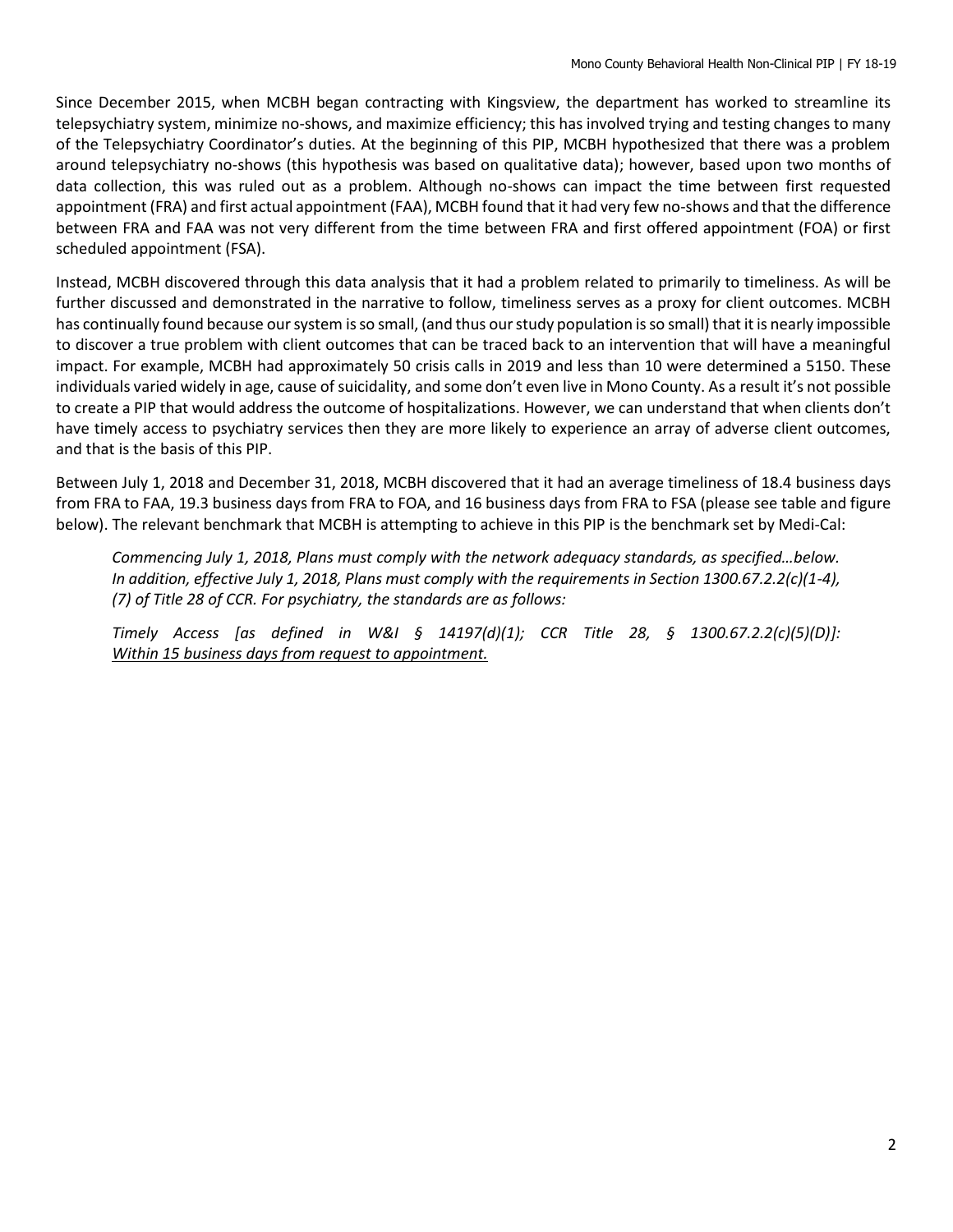# **Table 1.**

| Telepsychiatry Timeliness Indicators for Mono County Behavioral Health from<br>July 1, 2018 to December 31, 2018 (n=30 - excludes baseline) |                                                                                           |                                                                                      |                                                                                          |  |  |
|---------------------------------------------------------------------------------------------------------------------------------------------|-------------------------------------------------------------------------------------------|--------------------------------------------------------------------------------------|------------------------------------------------------------------------------------------|--|--|
|                                                                                                                                             | <b>Business Days from First</b><br><b>Requested Appointment</b><br>to First Offered Appt. | <b>Business Days from First</b><br>Requested Appointment to<br>First Scheduled Appt. | <b>Business Days from First</b><br><b>Requested Appointment</b><br>to First Actual Appt* |  |  |
| Acronym Used                                                                                                                                | FRA to FOA                                                                                | FRA to FSA                                                                           | FRA to FAA                                                                               |  |  |
| Baseline: June 2018<br>$(n=2)$ **                                                                                                           | 17.5                                                                                      | 25                                                                                   | 25.0                                                                                     |  |  |
| July - August 2018<br>$(n=10)$                                                                                                              | 16.9                                                                                      | 18.6                                                                                 | 14.3                                                                                     |  |  |
| September - October<br>$2018(n=8)$                                                                                                          | 17.5                                                                                      | 17.5                                                                                 | 16.0                                                                                     |  |  |
| November - December<br>$2018(n=9)$                                                                                                          | 20.7                                                                                      | 21.2                                                                                 | 17.5                                                                                     |  |  |
| January - February<br>$2019(n=12)$                                                                                                          | 27.25                                                                                     | 26.5                                                                                 | 25.1                                                                                     |  |  |
| March - April 2019<br>$(n=3)$                                                                                                               | 21.3                                                                                      | 21.3                                                                                 | 27.3                                                                                     |  |  |
| May - June 2019<br>$(n=10)$                                                                                                                 | 15.5                                                                                      | 18.5                                                                                 | 17.4                                                                                     |  |  |
| July - August 2019<br>$(n=3)$                                                                                                               | 16.7                                                                                      | 25                                                                                   | 25                                                                                       |  |  |
| September - October<br>$2019(n=5)$                                                                                                          | 22.4                                                                                      | 20.6                                                                                 | 20.6                                                                                     |  |  |
| November - December<br>$2019(n=7)$                                                                                                          | 17.9                                                                                      | 16.4                                                                                 | 16.4                                                                                     |  |  |
| January - February<br>$2020(n=6)$                                                                                                           | 16.5                                                                                      | 17.3                                                                                 | 17.3                                                                                     |  |  |
| Six Month Total<br>July 1 - December 31,<br>2018 (n=30)                                                                                     | 18.4                                                                                      | 19.3                                                                                 | 16.0                                                                                     |  |  |
| Six Month Total<br>January 1 - June 30,<br>$2019(n=25)$                                                                                     | 21.6                                                                                      | 22.4                                                                                 | 22.5                                                                                     |  |  |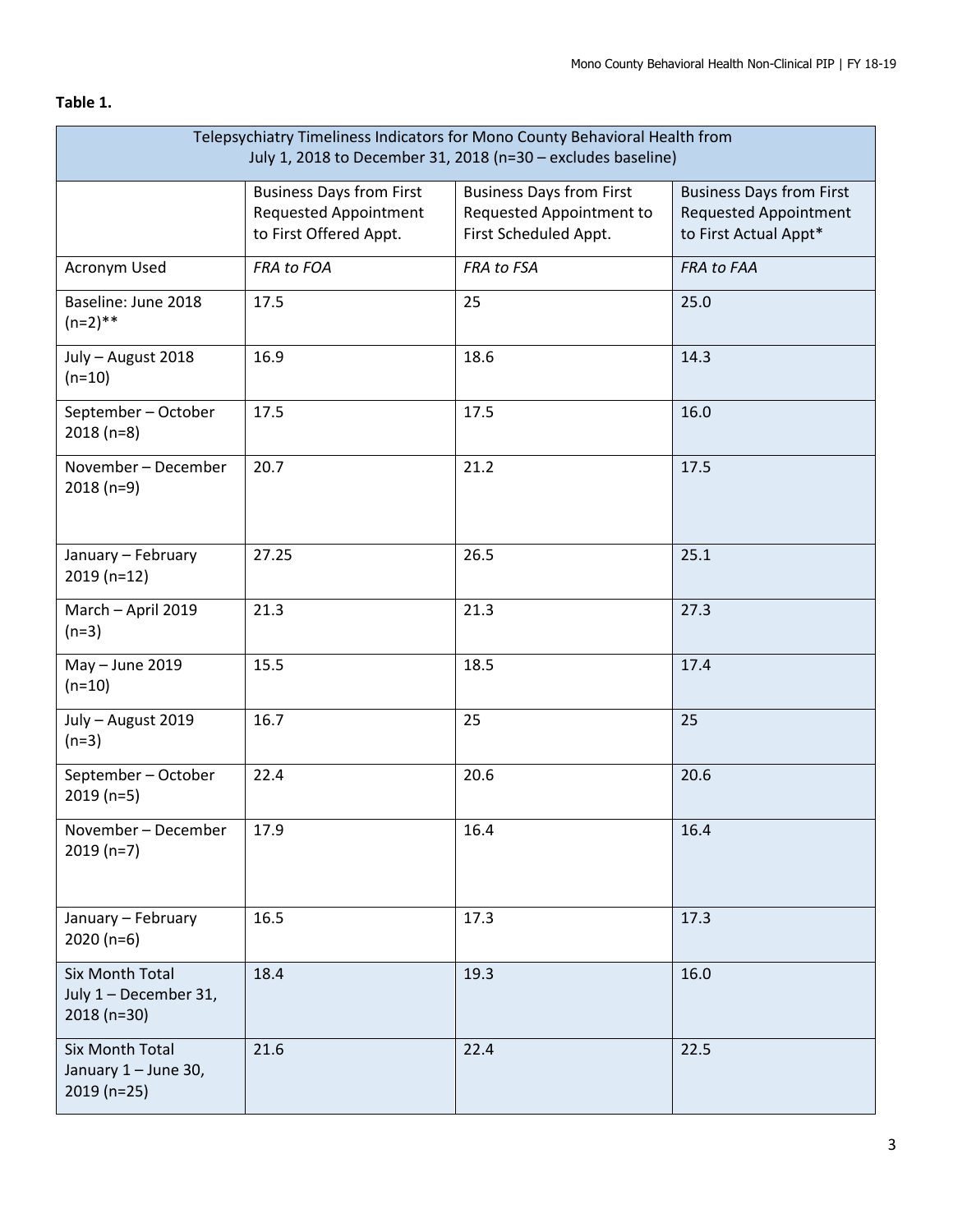| Six Month Total       | 19.1 | 19.5 | 19.5 |
|-----------------------|------|------|------|
| July 1 – December 31, |      |      |      |
| $2019(n=15)$          |      |      |      |

*\*Data reflected in Time from First Requested Appointment to First Actual Appointment has been cleaned to exclude the individuals who never came to their first actual appointments. Clients typically do not appear for first actual appointments because they have moved out of the area, because they have been seen at Mammoth Hospital, or because MCBH has lost contact with them.*

*\*\*Data for all dates are disaggregated using the date of the First Scheduled Appointment.*

# **Figure 1.**



# **1.2.b. What is the overarching goal of the PIP? How will the PIP be used to improve processes and outcomes of care provided by the MHP? How are the proposed interventions grounded in proven methods and critical to the study topic?**

The overarching goal of this PIP is to meet the 15 business day benchmark for telepsychiatry timeliness because timeliness is a proxy for client outcomes. Meeting the 15 business day benchmark for telepsychiatry timelinessis a priority for MCBH not only because it is federally mandated, but also because it is a standard that ensures a high standard of care for clients with serious mental illness (SMI) and serious emotional disturbance (SED). This PIP has been used to improve processes of care around telepsychiatry timeliness through three interventions that are within MCBH's scope of influence:

1. **Increase assisted transportation**: in order to improve timeliness from FRA to FAA, MCBH tried offering gas gift cards to clients who live outside the Town of Mammoth Lakes to help them get to their appointments. The department also offered to pick up clients and bring them to their appointments. (Since this intervention began on July 1, 2018, all individuals living outside the Town of Mammoth Lakes (approximately 7% of all telepsychiatry patients, have been offered gas cards or pick up; 100% of clients have accepted this offer). This intervention is not offered to those in Mammoth because clients in Mammoth rarely, if ever, cite transportation as a barrier to accessing services.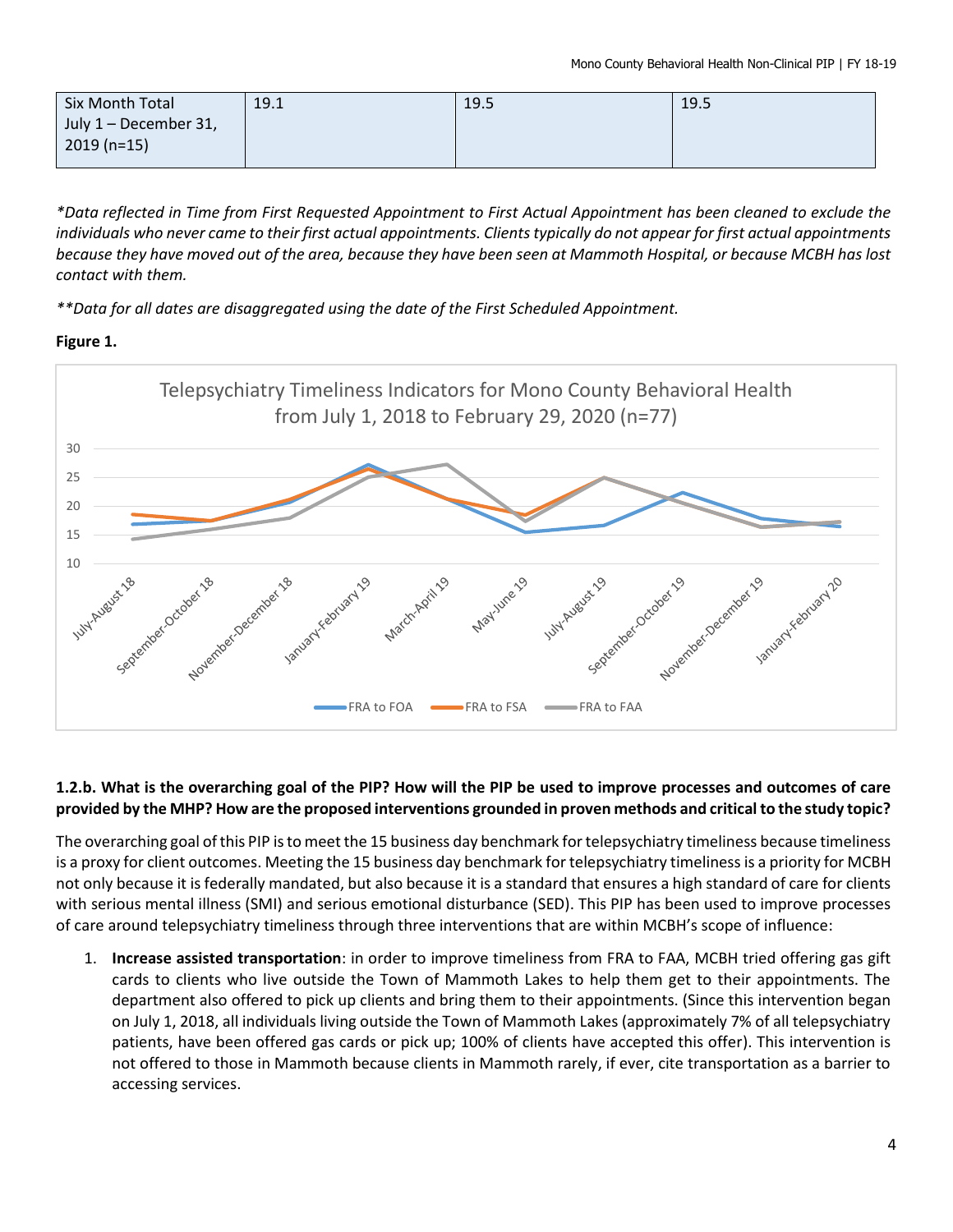- 2. **Train case managers on Kingsview intake procedures**: in order to improve overall telepsychiatry timeliness (time from FRA to FOA, FSA, and FAA), MCBH trained/re-trained all case managers on the correct procedure to complete the Kingsview intake paperwork. This ensures that no internal barriers related to paperwork will unnecessarily decrease telepsychiatry timeliness. This training took place in early September 2018.
- 3. **Offer text reminders to clients**: in order to improve time from FRA to FAA, MCBH implemented a text reminder system in addition to its existing voice call reminder system. This intervention launched on October 3, 2018. This intervention is offered to 100% of telepsychiatry clients and approximately 80% of clients have consented to text reminders. One appt reminder is sent to clients between 2-4 pm the day before their appt.
- 4. **Change telepsychiatry company and add targeted telepsychiatry hours**: in order to improve overall telepsychiatry timeliness, MCBH will determine the best day(s) of the month to add telepsychiatry hours in order to maximize its ability to meet clients' needs for telepsychiatry appointments (i.e. do not choose Monday, as many holidays fall on Mondays). In October, 2019, MCBH began working with NAMHS and increased its telepsychiatry hours from 5.6 hours to 10 hours per week. Appointments now take place on Tuesdays and Wednesdays. It is critical to note that in the first several months of the transition, the new NAMHS psychiatrist needed longer appointments with each client to assess them; therefore, MCBH does not anticipate seeing real improvement in the key indicators until 2020.

These four interventions were developed based on research into best practices, discussion around internal gaps in service, and informal barrier analyses with clients. The barrier analysis has taken place on a one-on-one level between the telepsychiatry coordinator and individual clients, with the telepsychiatry coordinator reporting this anecdotal evidence to the PIP Committee. This reliance on qualitative research is a critical part of how the MHP plans its PIPs.

# **1.2.c. How is the identified study topic relevant to the consumer population? How will addressing the problem impact a significant portion of MHP consumers? How will the interventions potentially impact the mental health, functional status, or satisfaction of consumers served?**

Improving the MHP's telepsychiatry timeliness will impact a significant portion of its consumers. Indeed, there were 112 new intakes between July 1, 2018 and December 31, 2018; during the same period, there were 30 individuals who requested telepsychiatry. Although not all individuals who requested telepsychiatry were new intakes, this provides context around MCBH's client caseload. Timeliness in telepsychiatry appointments can be considered a proxy for a variety of client outcomes, including hospitalization, incarceration, housing, and employment. MCBH believes that achieving this timeliness benchmark would ensure improved access to services for many of its most vulnerable clients and those that struggle most with their SMI and SED.

# **Section 2: Define & Include the Study Question**

Will the three interventions outlined above help Mono County Behavioral Health achieve the 15 business day benchmark for timely access to telepsychiatry during the course of the 12 month study period as reported in Mono County Behavioral Health's Telepsychiatry Timeliness Log?

# **Section 3: Identify Study Population**

The study population for this intervention will be comprised of the clients who have their first scheduled appointment (FSA) for telepsychiatry during the study period of July 1, 2018 to July 1, 2019. Many, if not all, of these clients have either SMI or SED; their ages range from 11 to 67 years old; there is a mix of genders and races.

### **Section 4: Select & Explain the Study Indicators**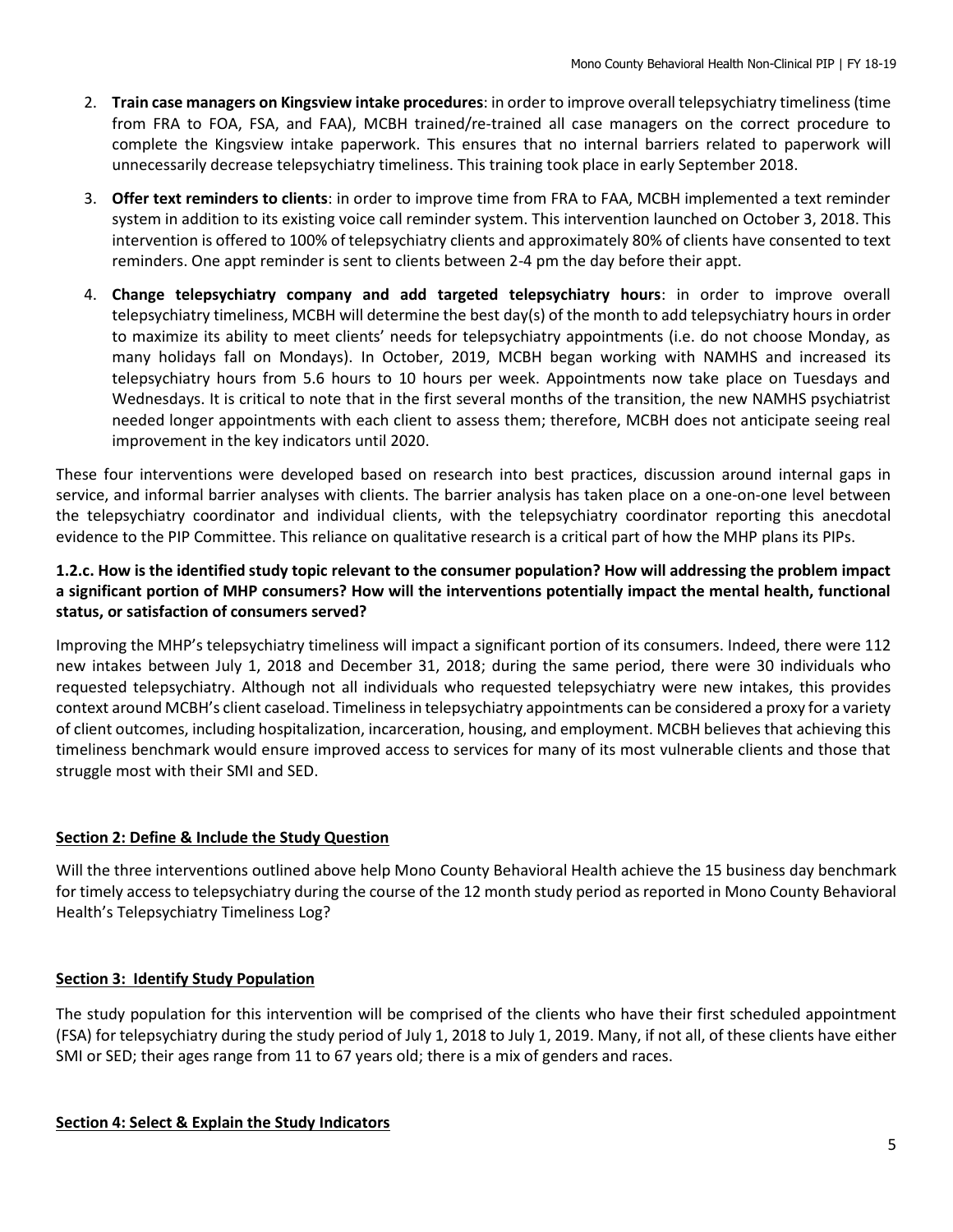The study question for this PIP is "Will a combination of the interventions outlined above help MCBH achieve the 15 business day benchmark for timely access to telepsychiatry during the course of the six month study period as reported in MCBH's Telepsychiatry Timeliness Log?" The rationale for this question is: the goal of this PIP is to influence timely access to telepsychiatry, which, as discussed previously, serves as a proxy for a variety of client outcomes. There are three primary study indicators:

- Average time in business days from first requested appointment (FRA) to first offered appointment (FOA)
	- Referred to throughout this PIP as "FRA to FOA"
- Average time in business days from FRA to first scheduled appointment (FSA)
	- Referred to throughout this PIP as "FRA to FSA"
- Average time in business days from FRA to first actual appointment (FAA)
	- Referred to throughout this PIP as "FRA to FAA"
- MCBH also captures qualitative data as needed, primarily for clients who do not come to their FAAs. This allows MCBH to provide some context when cleaning the data and to identify any trends among those who do not attend their FAA.

|    | <b>Study Performance Indicators</b> |                                                                                   |                                                 |                       |                     |  |  |  |
|----|-------------------------------------|-----------------------------------------------------------------------------------|-------------------------------------------------|-----------------------|---------------------|--|--|--|
| #  | Performance Indicator               | <b>Numerator</b>                                                                  | Denominator                                     | <b>Baseline</b>       | Goal                |  |  |  |
| 1. | FRA to FOA                          | Sum of days from<br>FRA to FOA for all<br>clients in study pop                    | # of clients in<br>study pop                    | 17.5 business<br>days | 15 business<br>days |  |  |  |
| 2. | <b>FRA to FSA</b>                   | Sum of days from<br>FRA to FSA for all<br>clients in study pop                    | # of clients in<br>study pop                    | 25 business<br>days   | 15 business<br>days |  |  |  |
| 3. | <b>FRA to FAA</b>                   | Sum of days from<br>FRA to FAA for all<br>clients in study pop<br>who came to FAA | # of clients in<br>study pop who<br>came to FAA | 25 business<br>days   | 15 business<br>days |  |  |  |

### **Table 2.**

The indicators for this project were modeled on a document entitled *"BHC's Self-Assessment of Timely Access: FY 17-18 CalEQRO Site Reviews."* Using the items in Section 1.1, Amanda Greenberg, the MHSA Coordinator, created a Telepsychiatry Timeliness Log, which is housed in Microsoft Sharepoint. This is a readily accessible source.

First Requested Appointment to First Actual Appointment was selected because it clearly allows MCBH to measure the overarching goal of the PIP and report on the Medi-Cal benchmark of 15 business days. It is also a clear measure of performance. FRA to FOA and FRA to FSA were chosen because they provide additional context that can help MCBH interpret the FRA to FAA data and brainstorm potential future interventions. As stated above, these timeliness-related indicators are a proxy for consumer outcomes such as hospitalizations, incarcerations, etc.

# **Section 5: Sampling Methods**

Given the small size of this PIP's target population, MCBH will not be using a sampling method. The study population will include all clients who have been identified for inclusion in the PIP. As of January 1, 2019, the study population is n=30.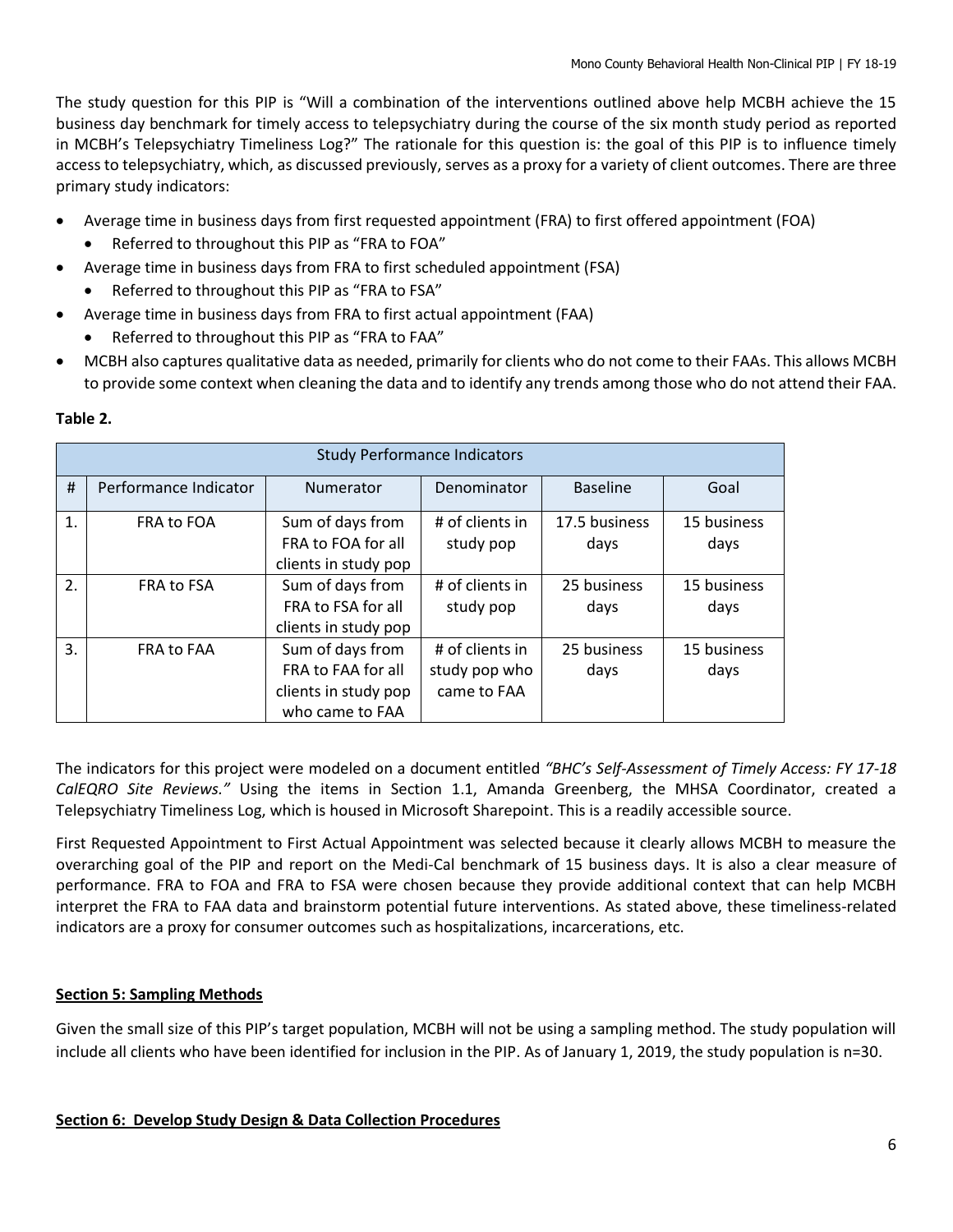As previously stated, the indicatorsfor this project were modeled on a document entitled *"BHC's Self-Assessment of Timely Access: FY 17-18 CalEQRO Site Reviews."* Using the items in Section 1.1, Amanda Greenberg, the MHSA Coordinator, created a Telepsychiatry Timeliness Log, which is housed in Microsoft Sharepoint, which the MHP uses as a database tool. The data are not initially recorded in the EHR, but rather in this tool. The Telepsychiatry Coordinator, Bertha Jimenez, inputs the data for the study indicators on a weekly basis. Beginning August 1, 2019, this task was completed by the new Telepsychiatry Coordinator, Andres Villalpando, who received training from Bertha Jimenez on the specific steps of this task.

To accomplish this task, she opens the Sharepoint webpage, clicks "create new item" or "edit existing item" and fills out the blanks on the form every week. She then saves and closes the form. It is done the same way every time because she is the only person completing this task. In the event that she were to go on leave, the replacement telepsychiatry coordinator would be trained to complete this task in her stead by the MHSA Coordinator. The reports for analysis are exported from Sharepoint into Microsoft Excel by the MHSA Coordinator, who holds a Master of Public Health and studied statistics and evaluation. The data are reviewed and cleaned by the MHSA coordinator to ensure accuracy. When an anomalous data point is found, the MHSA Coordinator meets with the Telepsychiatry Coordinator to discuss that data point and clean the data.

The MHSA Coordinator completes this process every other month and provides updates to the PIP Committee for discussion and consideration (this also served as a contingency for untoward results). Once the data are in Excel, the MHSA Coordinator follows the analysis steps outlined in table 3: Calculate average time from FRA to FOA for two-month period and in aggregate; Calculate average time from FRA to FSA for two-month period and in aggregate; and Clean data by removing clients who did not attend FAA. Calculate average time from FRA to FAA for two-month period and in aggregate for clients who attended FAA. Because the number of clients included in the study is so small and there is no sampling, there is no statistical testing.

Please see Table 3 below for a summary of the data collection and analysis plan. The data collection process and analysis remained consistent over time in large part because it was completed by two people: the Telepsychiatry Coordinator (fulltime MCBH employee) and the MHSA Coordinator (part-time MCBH employee). The data are representative of the study population because it includes all members of the study population.

|    | Data Collection and Analysis Plan |                                                                                                                         |                                                                                                                                                                                 |  |  |  |  |
|----|-----------------------------------|-------------------------------------------------------------------------------------------------------------------------|---------------------------------------------------------------------------------------------------------------------------------------------------------------------------------|--|--|--|--|
|    | Indicator                         | Data Collection & Analysis                                                                                              | <b>Analysis Steps</b>                                                                                                                                                           |  |  |  |  |
| 1. | FRA to FOA                        | Data input weekly into Sharepoint by                                                                                    | Calculate average time from FRA<br>to FOA for two-month period<br>and in aggregate                                                                                              |  |  |  |  |
|    | 2. FRA to FSA                     | <b>Telepsychiatry Coordinator</b><br>Data exported from Sharepoint into Excel and<br>analyzed every other month by MHSA | Calculate average time from FRA<br>to FSA for two-month period<br>and in aggregate                                                                                              |  |  |  |  |
| 3. | <b>FRA to FAA</b>                 | Coordinator                                                                                                             | Clean data by removing clients<br>who did not attend FAA.<br>Calculate average time from FRA<br>to FAA for two-month period<br>and in aggregate for clients who<br>attended FAA |  |  |  |  |

# **Table 3.**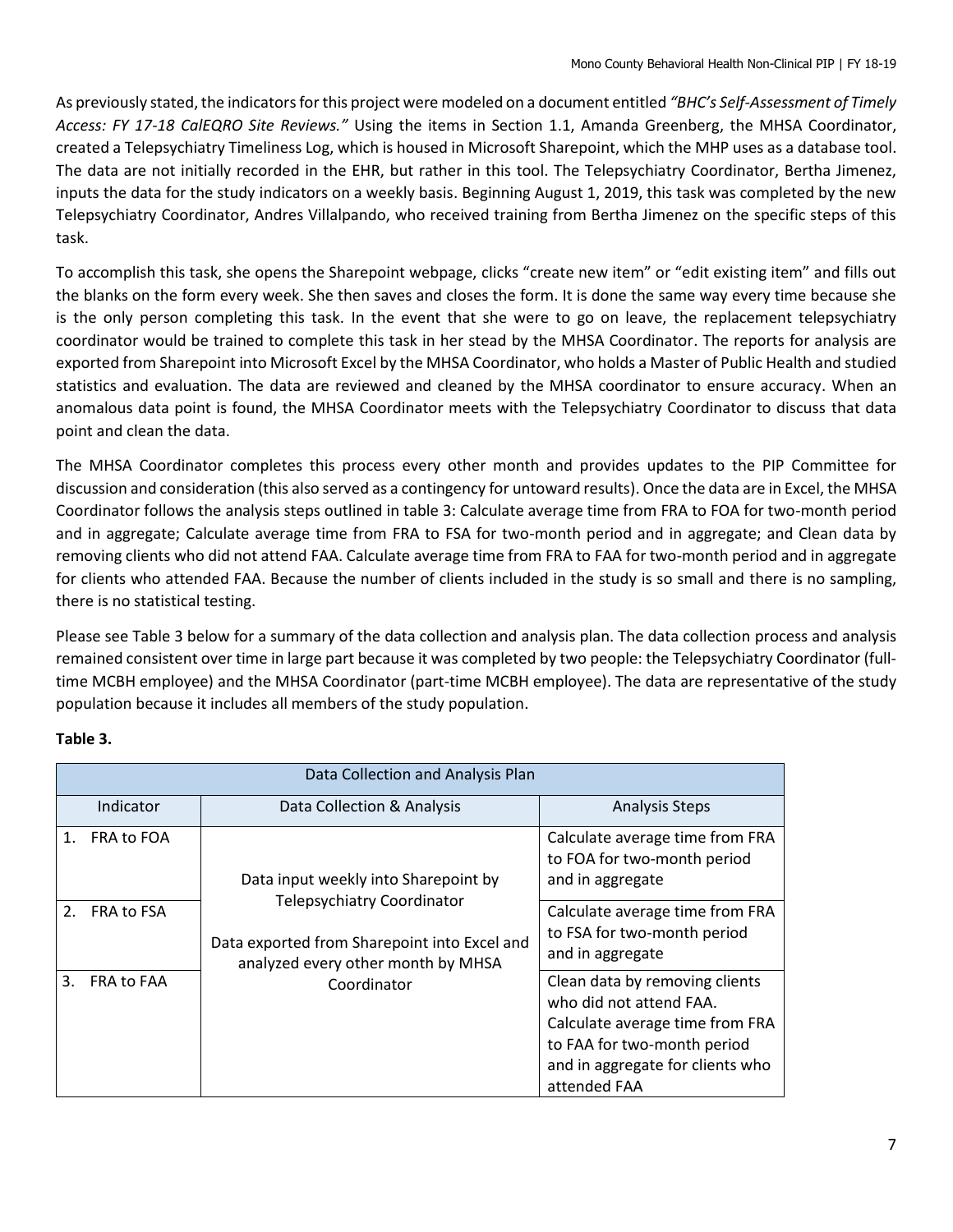### **Section 7: Develop & Describe Study Interventions**

### **Table 4.**

| Summary of Interventions                                                         |                                                                                                                                                                                                                                                                                                               |                            |                     |  |  |  |
|----------------------------------------------------------------------------------|---------------------------------------------------------------------------------------------------------------------------------------------------------------------------------------------------------------------------------------------------------------------------------------------------------------|----------------------------|---------------------|--|--|--|
| <b>Intervention Name</b>                                                         | Barriers/Causes Intervention Designed to<br>Target                                                                                                                                                                                                                                                            | Corresponding<br>Indicator | Date<br>Applied     |  |  |  |
| Increase assisted<br>transportation                                              | Barrier: Transportation: If a client misses FAA<br>due to lack of/cost of transportation, the time<br>from FRA to FAA will increase.                                                                                                                                                                          | 1                          | July 1, 2018        |  |  |  |
| Train case managers<br>on intake                                                 | Barrier: Paperwork: Ensure no bureaucratic<br>barriers regarding paperwork/systems process<br>delay clients after first appointment is<br>requested.                                                                                                                                                          | $1 - 3$                    | Early Sept.<br>2018 |  |  |  |
| Offer text reminders                                                             | Barrier: Forgotten Appointments: If a client<br>misses FAA due to forgotten appointment, the<br>time from FRA to FAA will increase. If a client<br>is reminded of appointment and they cannot<br>make the appointment, they can cancel/<br>reschedule, allowing another client to have<br>more timely access. | 1                          | Oct. 3, 2018        |  |  |  |
| Change<br>telepsychiatry<br>provider and add<br>targeted<br>telepsychiatry hours | Barrier: Not Enough Hours: Adding targeted<br>hours will allow clients more flexibility in<br>selecting appointments (reducing time<br>differences between FOA and FSA). It will also<br>provide more possible contact time for initial<br>visits, reducing time from FRA to FAA.                             | $1 - 3$                    | October,<br>2019    |  |  |  |

- 1. **Increase assisted transportation**: in order to improve time from FRA to FAA, MCBH offers gas gift cards to clients who live outside the Town of Mammoth Lakes to help them get to their appointments. The department also offered to pick up clients and bring them to their appointments. (Since this intervention began July 1, 2018, two people have used gas cards and four people have been picked up by staff to attend appointments.)
- 2. **Train case managers on Kingsview intake procedures**: in order to improve overall telepsychiatry timeliness (time from FRA to FOA, FSA, and FAA), MCBH trained/re-trained all case managers on the correct procedure to complete the Kingsview intake paperwork. This ensures that no internal barriers related to paperwork will unnecessarily decrease telepsychiatry timeliness. This training took place in early September 2018.
- 3. **Offer text reminders to clients**: in order to improve time from FRA to FAA, MCBH implemented a text reminder system in addition to its existing voice call reminder system. This intervention launched on October 3, 2018.
- 4. **Change telepsychiatry company and add targeted telepsychiatry hours**: in order to improve overall telepsychiatry timeliness, MCBH will determine the best day(s) of the month to add telepsychiatry hours in order to maximize its ability to meet clients' needs for telepsychiatry appointments (i.e. do not choose Monday, as many holidays fall on Mondays). This intervention launched October 2019.

### **Section 8: Data Analysis & Interpretation of Study Results**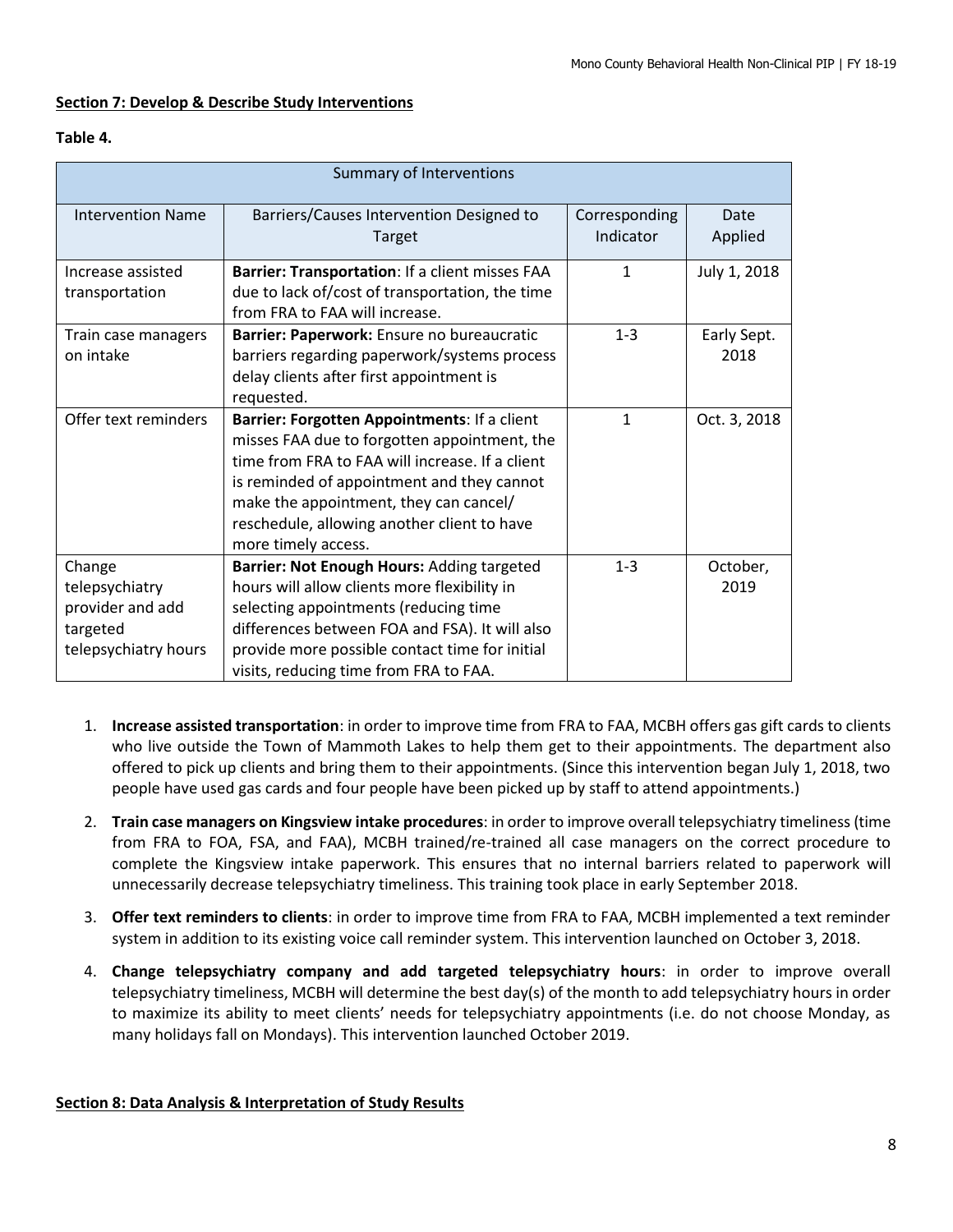At the time this draft was written for initial EQRO review, the PIP is active and ongoing. Following the collection of baseline data in June, MCBH has collected and analyzed data from three follow-up points: July-August, September-October, November-December. The MHSA Coordinator also calculated the total averages for the three study indicators. The data analysis occurred as planned based on the tables laid out in this document (as previously noted, this analysis does not include any statistical testing). Throughout the process of this PIP, the results have triggered discussion about possible modifications, additional interventions, and follow-up activities, including the addition of the fourth intervention, which will be discussed below. This is evident based on the timing outlined in the intervention descriptions above. As is discussed in each of the interpretative sections below, one factor that influences comparability of measures are individuals who did not actually attend their appointments. The data analysis plan states that individuals who do not attend their FAAs are removed from the FRA to FAA analysis, often making the FRA to FAA timeliness data lower than the FRA to FOA and FRA to FSA data. The implications of comparability are outlined below.

Below, this section provides context and discussion of the data for each performance indicator, broken down by followup point. The final paragraphs of this section provide an overall analysis and interpretation of the study results. Finally, Table 5 summarizes the data collected, the benchmark, and whether the benchmark was met.

# *Baseline Data:*

MCBH acknowledges that the sample used for the baseline (n=2) is small; however, the department is certain that even if the sample were larger, it would still indicate a problem with timely access to telepsychiatry (more than 15 business days) across two if not all three of the study indicators.

### *July-August 2018 Data:*

In July-August, the time from FRA to FOA was 16.9 business days and the time from FRA to FSA was 18.6 business days. This difference is indicative two clients who either could not make the first offered appointment or who opted for a later date. The time from FRA to FAA was 14.3 business days; this time period was the only follow-up point to meet the 15 business day benchmark.

The data set for July-August included 10 individuals; of these 10 individuals, 4 did not attend their FAAs and were thus removed as data points in the analysis of FRA to FAA. These individuals did not attend their FAAs because they moved out of the area or were seen at Sierra Park Clinic at an earlier date. Interestingly, this is the only follow-up point of the three in which MCBH met the benchmark of 15 business days from FRA to FAA; it is worth considering, however, that if the four individuals had attended their FAAs on the same dates as they were originally scheduled, then the time from FRA to FAA would have been 18.1 days, which does not meet the benchmark.

During this time period, MCBH applied the first intervention described above: increase transportation assistance. This intervention continued throughout the study period and was used by six individuals. It is worth noting that the Telepsychiatry Coordinator also works diligently to fill cancelled or rescheduled appointments whenever possible, which is clear based upon the differences between FSA and FAA.

### *September-October 2018 Data:*

In September-October, the time from FRA to FOA was 17.5 business days and the time from FRA to FSA was 17.5 business days, meaning that all clients in the data set accepted the first appointment offered. The time from FRA to FAA was 16 business days, one day shy of the benchmark. The difference between FRA to FSA/FOA and FRA to FAA is due to one individual who was seen a week early and one individual who did not attend their FAA was thus removed from that analysis.

The data set for September-October included eight individuals, of which only one did not attend their FAA. Incidentally, this individual had the longest time from FRA to FSA in the data set: 23 days. On the other hand, one person in this data set was seen for their FAA a week earlier than they were originally scheduled.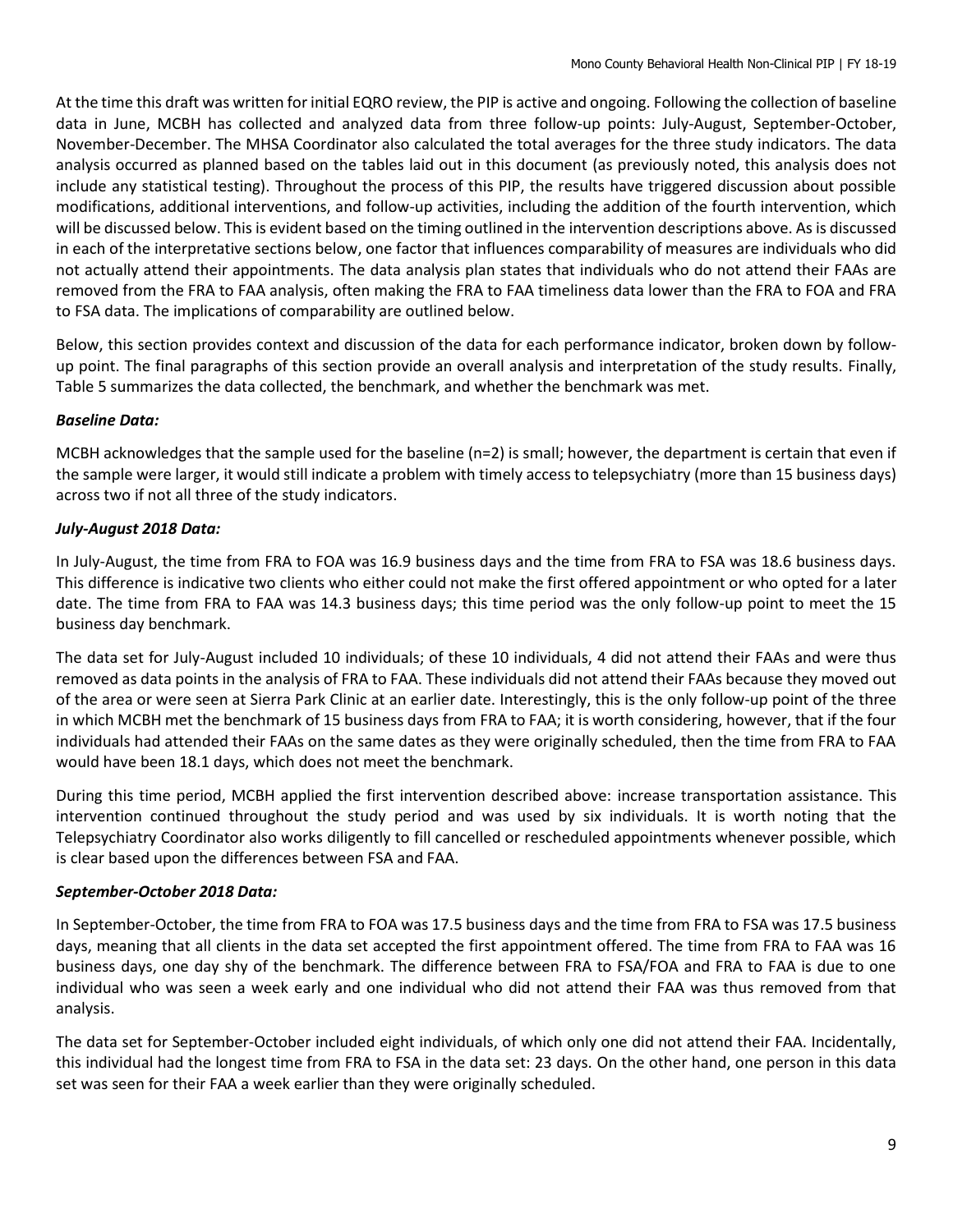During this time period, MCBH applied the second and third interventions described above: train case managers on intake procedures and offer text reminders. These interventions continued throughout the study period.

### *November-December 2018 Data:*

In November-December, the time from FRA to FOA was 20.7 business days and the time from FRA to FSA was 21.2 business days, indicating that only one individual turned down the first offered appointment and accepted a later first scheduled appointment. The time from FRA to FAA was 17.5 business days, lower than both the FRA to FOA and the FRA to FSA times; however, not low enough to meet the 15 business day benchmark.

The data set for November-December included nine individuals, of which three did not attend their FAA. As a result, these three individuals were excluded from the FRA to FAA data measurement which is why the FRA to FAA time is lower than the FRA to FSA or FRA to FOA times.

In this time period, the three individuals who did not attend their FAAs also had the longest times from FRA to FSA. One reported that she was moving out of the area and MCBH was not able to contact the other two for appointment confirmation. It is possible that the longer wait times were one of the factors in losing contact with these clients.

During this time period, no interventions were introduced.

### *January-February 2019 Data:*

In January-February, the time from FRA to FOA was 27.3 business days and the time from FRA to FSA was 26.5 business days, indicating that one individual ultimately accepted an appointment earlier than the first offered. The time from FRA to FAA was 25.1 business days, lower than both the FRA to FOA and the FRA to FSA times; however, not low enough to meet the 15 business day benchmark.

The data set for November-December included 12 individuals, of which three did not attend their FAA. As a result, these three individuals were excluded from the FRA to FAA data measurement which is why the FRA to FAA time is lower than the FRA to FSA or FRA to FOA times.

In this time period, the three individuals who did not attend their FAAs also had the longest times from FRA to FSA. MCBH lost contact with these three clients.

During this time period, no interventions were introduced.

### *March-April 2019 Data:*

In March to April 2019, the time from FRA to FOA was 21.3 business days and the time from FRA to FSA was 21.3 business days; the time from FRA to FAA was 27.3 business days, indicating that one individual had an actual appointment that was 9 days later than the accepted appointment.

The data set for March-April included four individuals, all of whom attended their FAA.

During this time period, no interventions were introduced.

### *May-June 2019 Data:*

In May-June, the time from FRA to FOA was 15.5 business days and the time from FRA to FSA was 18.5 business days, indicating that two individuals turned down the first offered appointment and accepted a later first scheduled appointment. The time from FRA to FAA was 17.4 business days, lower than both the FRA to FSA time; however, not low enough to meet the 15 business day benchmark.

The data set for May-June included ten individuals, of which three did not attend their FAA. As a result, these three individuals were excluded from the FRA to FAA data measurement which may be part of why the FRA to FAA time is lower than the FRA to FOA times.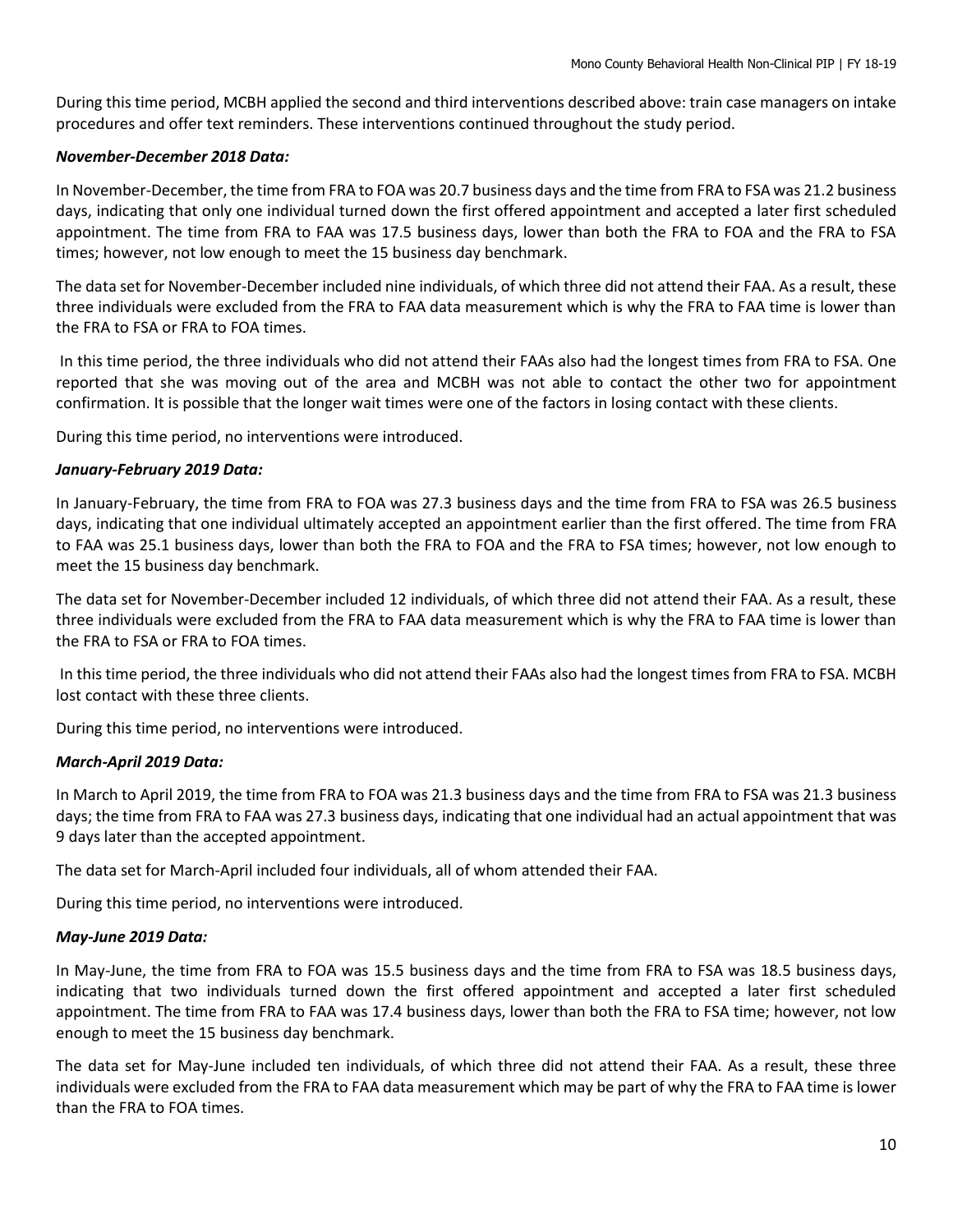During this time period, no interventions were introduced; however, at the conclusion of this time period, it was decided to change telepsychiatry companies and to add additional targeted telepsychiatry hours.

### *July-August 2019 Data:*

In July-August, the time from FRA to FOA was 16.7 business days and the time from FRA to FSA was 25 business days. This difference is indicative two clients who either could not make the first offered appointment or who opted for a later date. The time from FRA to FAA was 25 business days.

The data set for July-August included 3 individuals and all 3 attended their FAA.

During this time period, MCBH began searching in earnest for a new telepsychiatry company.

### *September-October 2019 Data:*

In September-October, the time from FRA to FOA was 22.4 business days and the time from FRA to FSA was 20.6 business days. The time from FRA to FAA was also 20.6 business days. The difference between FRA to FSA/FOA and FRA to FAA is due to one individual who was seen a week early.

The data set for September-October included five individuals and all five attended their FAA.

During this time period, MCBH executed a contract with North American Mental Health Services and applied the fourth intervention: adding targeted telepsychiatry hours. In the time since this intervention was launched, the Telepsychiatry Coordinator has received only position feedback about the change in doctors and the additional appointment times/days available.

### *November-December 2019 Data:*

In November-December, the time from FRA to FOA was 17.9 business days and the time from FRA to FSA was 16.4 business days, indicating that one person later accepted and attended an earlier appointment. The time from FRA to FAA was 16.4 business days, closer to the 15 business day benchmark than MCBH had been in over a year.

The data set for November-December included seven individuals, and all attended their FAA.

During this time period, no additional interventions were introduced.

# *January-February 2020 Data:*

In January-February, the time from FRA to FOA was 16.5 business days and the time from FRA to FSA was 17.3 business days, indicating that one person accepted an appointment one week later than the one first offered. The time from FRA to FAA was 17.3 business days, approximately one day longer than the previous two months' data set.

During this time period, no additional interventions were introduced.

# *Overall Analysis:*

Despite the department's best efforts in applying three distinct interventions to address telepsychiatry timeliness, MCBH has been unable to consistently meet the benchmark of 15 business days from first requested appointment (FRA) to first actual appointment (FAA). It has also failed to meet this benchmark for time from FRA to FOA and time from FRA to FSA. This finding is clearly displayed in Figure 1. (line graph in Section 1.2).

MCBH believes that the three interventions have made a small impact on its telepsychiatry timeliness. However, while these interventions have helped improve the telepsychiatry intake system, represent best practices in the industry, and are appreciated by clients, these changes have not allowed the department to meet its mandated benchmark at this point in this ongoing PIP. In reviewing these data, the PIP Committee agreed that significant learning and process improvement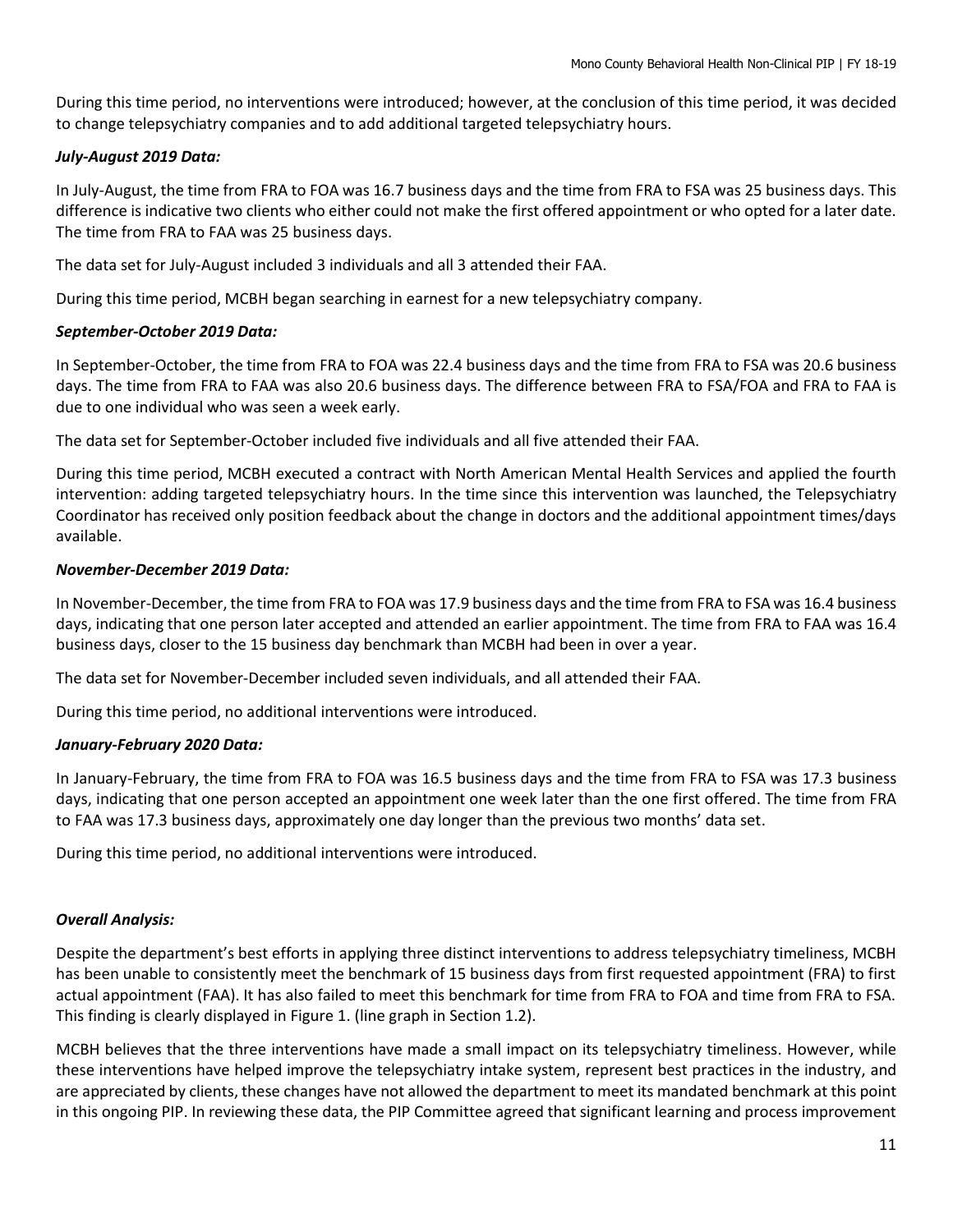has taken place, and that despite this learning, further intervention is likely needed in order to meet the 15 business day benchmark.

Based on the fact that MCBH has consistently failed to meet its benchmark of 15 business days through the first 12 months of this PIP, the Department has determined the need to add targeted telepsychiatry hours and to change its telepsychiatry company. Based on this information, MCBH began initiating contract negotiations in July and began receiving services from North American Mental Health Services (NAMHS) in October, 2019. Beginning in November-December 2019, MCBH nearly achieved the benchmark 15 business days (16.4 days from First Requested Appointment to First Actual Appointment). MCBH had not come this close to achieving the 15 day benchmark for over a year. MCBH hopes to see continued improvement despite the disruption of COVID 19 and will continue to assess the effectiveness of the added hours in the fourth intervention. MCBH understands that timeliness for telepsychiatry is a key proxy for client outcomes, so is keen to measure the ongoing improvements toward its goal benchmarks with the introduction of this intervention.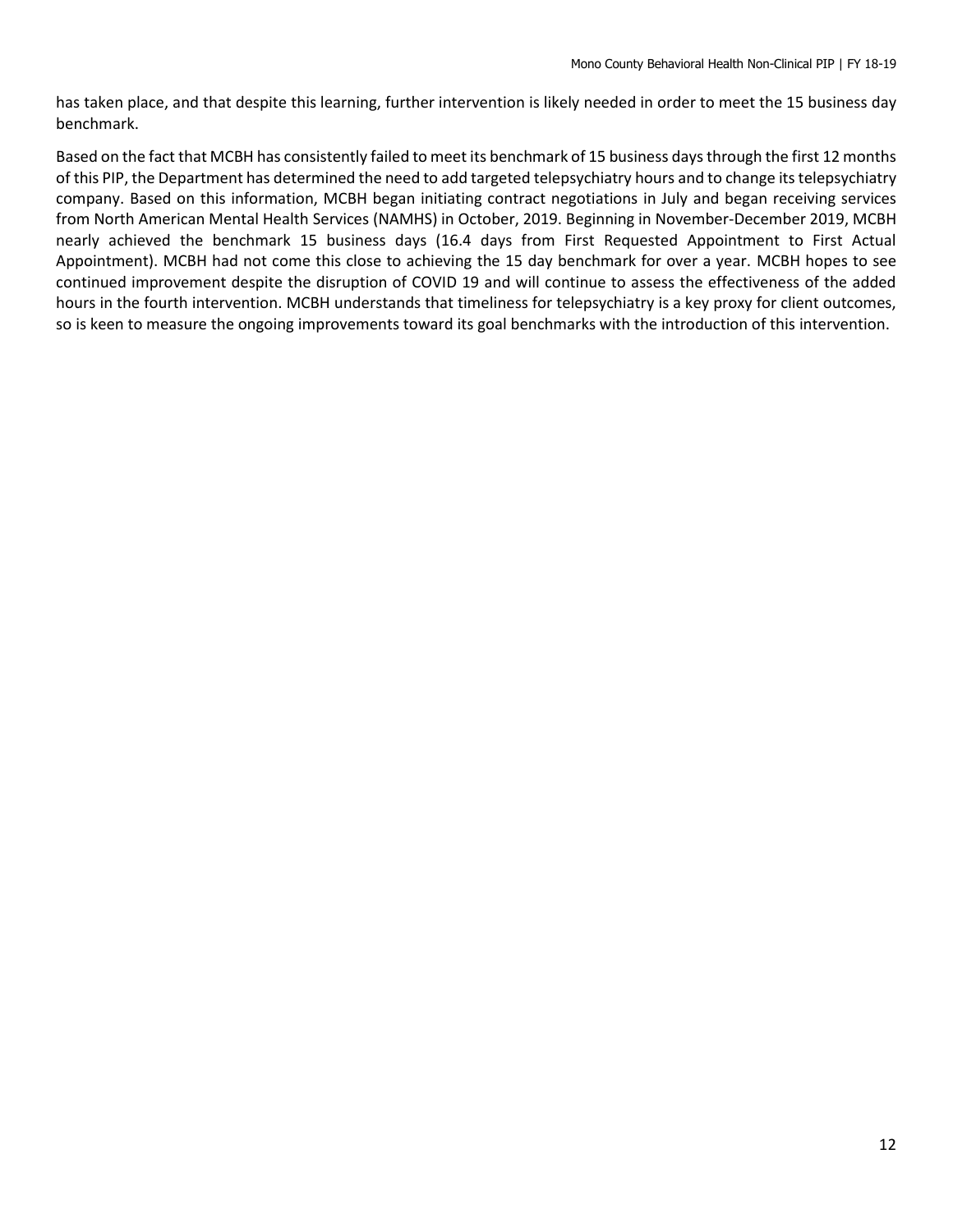# **Table 5.**

| Summary of Performance Indicators & Measurement |                            |                         |                      |                       |                              |                       |
|-------------------------------------------------|----------------------------|-------------------------|----------------------|-----------------------|------------------------------|-----------------------|
| Performance<br>Indicator                        | Date of<br><b>Baseline</b> | <b>Baseline</b><br>Msmt | Date of<br>Follow-Up | Follow-<br>Up<br>Msmt | Goal for<br>Improve-<br>ment | Goal<br>Met?<br>(Y/N) |
| FRA to FOA                                      | June 30,<br>2018           | 17.5<br>business        | September 1,<br>2018 | 16.9                  | 15<br>business               | No                    |
|                                                 |                            | days                    | November 1,<br>2018  | 17.5                  | days                         | No                    |
|                                                 |                            |                         | January 1,<br>2019   | 20.7                  |                              | No                    |
|                                                 |                            |                         | March 1,<br>2019     | 27.25                 |                              | No                    |
|                                                 |                            |                         | May 1,<br>2019       | 21.3                  |                              | No                    |
|                                                 |                            |                         | July 1,<br>2019      | 15.5                  |                              | No                    |
|                                                 |                            |                         | September 1,<br>2019 | 16.7                  |                              | No                    |
|                                                 |                            |                         | November 1,<br>2019  | 22.4                  |                              | No                    |
|                                                 |                            |                         | January 1,<br>2020   | 17.9                  |                              | No                    |
|                                                 |                            |                         | March 1,<br>2020     | 16.5                  |                              | No                    |
| FRA to FSA                                      | June 30,<br>2018           | 25<br>business          | September 1,<br>2018 | 18.6                  | 15<br>business               | No                    |
|                                                 |                            | days                    | November 1,<br>2018  | 17.5                  | days                         | No                    |
|                                                 |                            |                         | January 1,<br>2019   | 21.2                  |                              | No                    |
|                                                 |                            |                         | March 1,<br>2019     | 26.5                  |                              | No                    |
|                                                 |                            |                         | May 1,<br>2019       | 21.3                  |                              | No                    |
|                                                 |                            |                         | July 1,<br>2019      | 18.5                  |                              | No                    |
|                                                 |                            |                         | September 1,<br>2019 | 25                    |                              | No                    |
|                                                 |                            |                         | November 1,<br>2019  | 20.6                  |                              | No                    |
|                                                 |                            |                         | January 1,<br>2020   | 16.4                  |                              | No                    |
|                                                 |                            |                         | March 1,<br>2020     | 17.3                  |                              | No                    |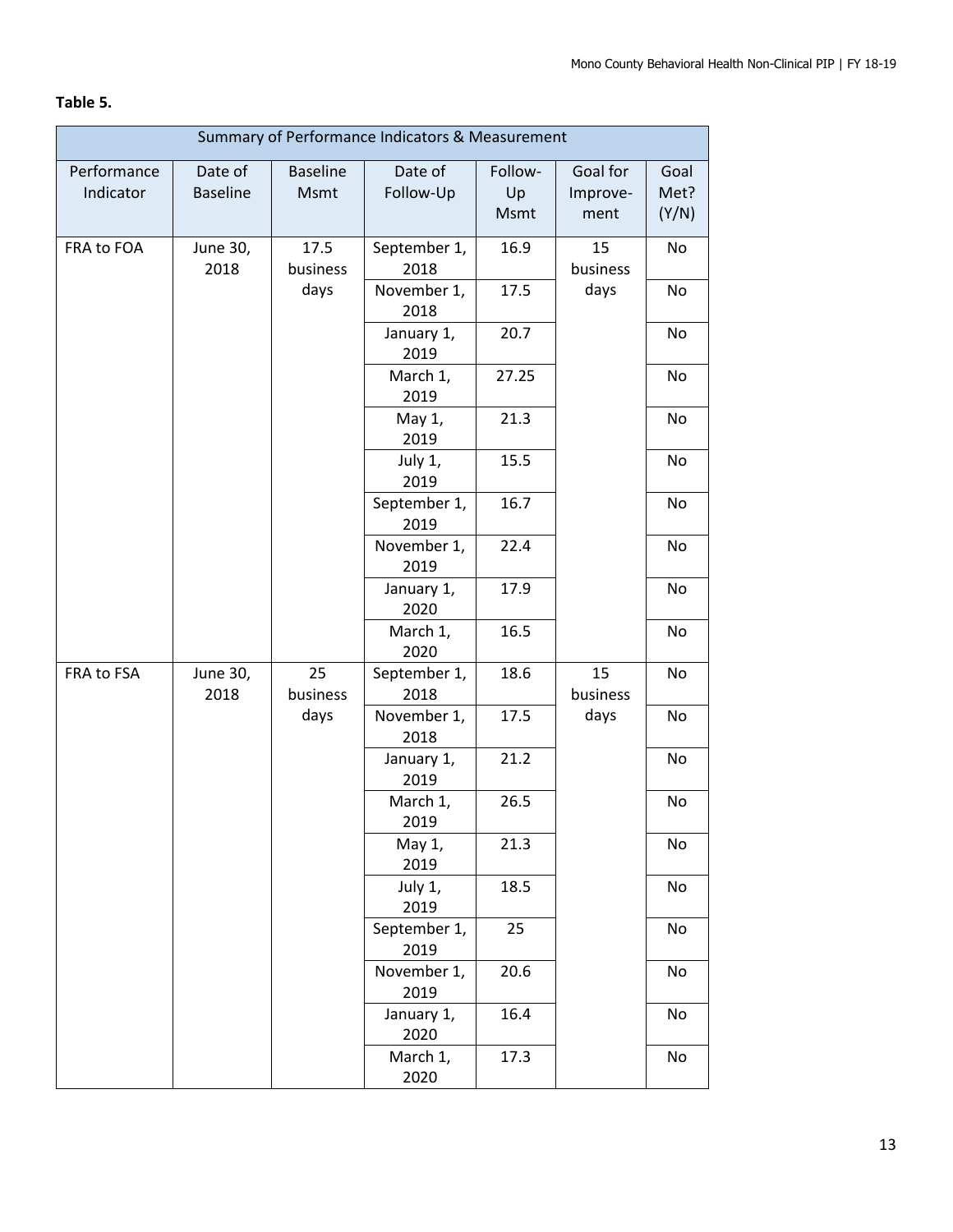| FRA to FAA | June 30,<br>2018 | 25<br>business | September 1,<br>2018 | 14.3 | 15<br>business | Yes |
|------------|------------------|----------------|----------------------|------|----------------|-----|
|            |                  | days           | November 1,<br>2018  | 16   | days           | No  |
|            |                  |                | January 1,<br>2019   | 17.5 |                | No  |
|            |                  |                | March 1,<br>2019     | 25.1 |                | No  |
|            |                  |                | May 1,<br>2019       | 27.3 |                | No  |
|            |                  |                | July 1,<br>2019      | 17.4 |                | No  |
|            |                  |                | September 1,<br>2019 | 25   |                | No  |
|            |                  |                | November 1,<br>2019  | 20.6 |                | No  |
|            |                  |                | January 1,<br>2020   | 16.4 |                | No  |
|            |                  |                | March 1,<br>2020     | 17.3 |                | No  |